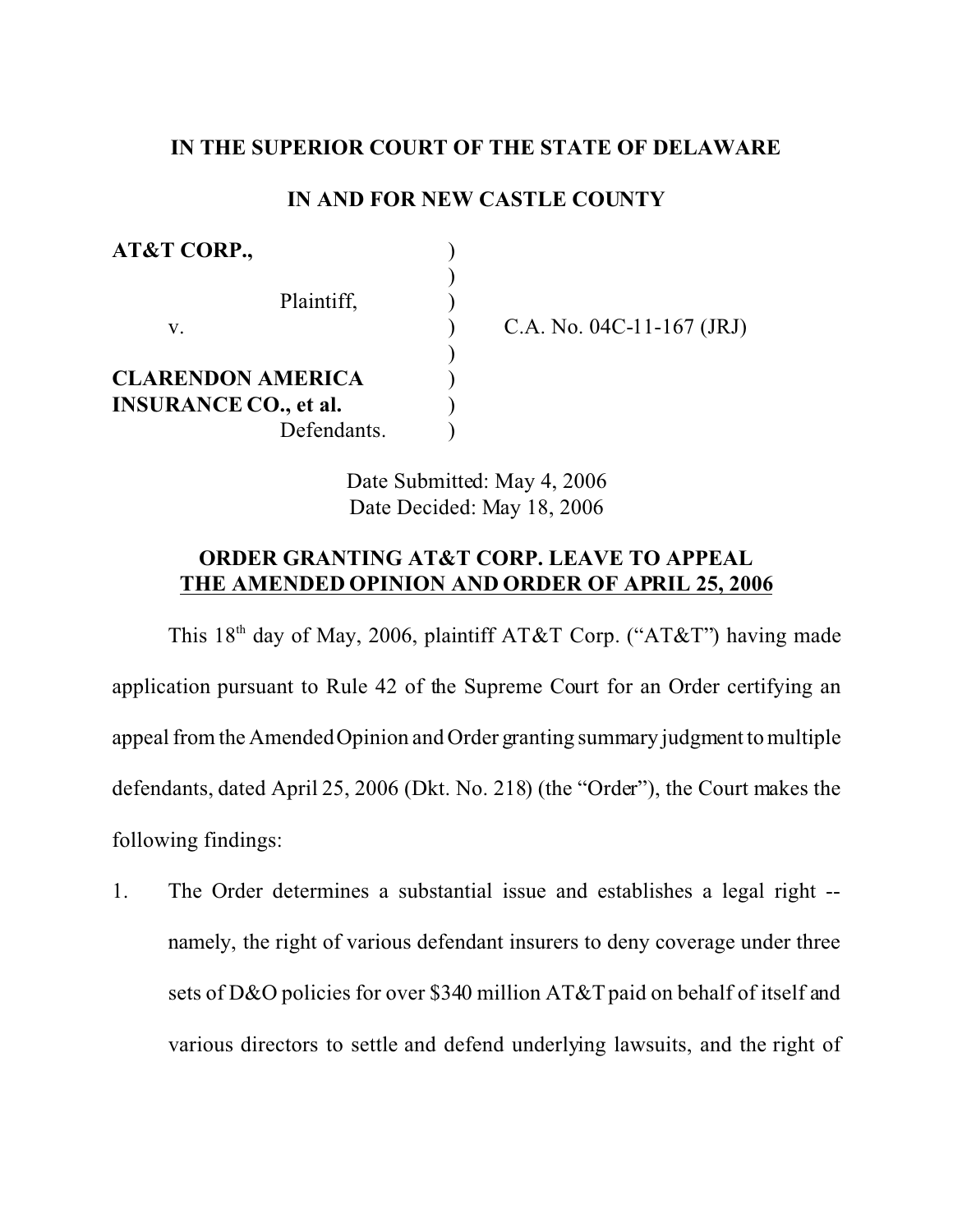those directors to coverage under those same policies.<sup>1</sup> Also, the Court interpreted the law of New York, New Jersey and California to resolve these substantial insurance contract interpretation issues.

- 2. Considerations of justice would be served by interlocutory review because of the following:
	- (a) This case involves hundreds of millions of dollars of insurance coverage;
	- (b) The complexity, amount of coverage, and number of policies at issue prompted the parties, (with the Court's approval,) to phase this litigation. In so doing, the parties acknowledged the importance of obtaining an early determination of these issues (which are the subject of the Order), and the impact that an early determination of those issues would have on the litigation.

(c) Resolution by the Supreme Court of the many contract interpretation

<sup>&</sup>lt;sup>1</sup> See, e.g., Liggett Group, Inc. v. Ace Prop. & Cas. Ins. Co., 798 A.2d 1024, 1028 (Del. 2002) (hearing interlocutory appeal of decision granting summary judgment in favor of the insurers in a dispute over whether liability insurance c overage is a vailable for to bacco-re lated injuries); *Rhone-Poulenc Basic Chems. Co. v. Am. Motorists In s. Co.,* 606 A.2d 73, 74 (Del. 1992) (finding that the right of an insurer to exclude certain claims from coverage is a "substantial issue " sufficient to satisfy the re quiremen ts of Supr. Ct. Rule 42); *State Farm Mut. Auto. Ins. Co. v. A bramowicz,* 386 A.2d 670, 671 (Del. 1978) (holding summary judgment decision determining the validity of a contract provision essential to the position of parties established a "substantial issue" and the legal right of the insured to recover damage s pursuant to th e policy). *See also Shook & Fletcher Asbestos Settlement Trust v. Safety Nat. Cas. Corp.*, 2005 WL 300780, at \*2 (Del. Super.) ("The extent of insurance coverage as a matter of law is a substantial issue for purpo ses of interlocutory appeal."); *Monsanto Co. v. Aetna Cas. & Sur. Co.*, Del. Super., C.A. No. 88-JA-118, at 2, Ridgely, H. (May 9, 1994) (ORDER) (determining that, as with other threshold issues of insurance policy interpretation, an issue that addre sses "the extent of insurance coverage a s a matter of law" is a substantial issue); *Monsanto Co. v. Aetna Cas. & Sur. Co.*, Del. Super., C.A. No. 88-JA-118, at ¶ 1, Ridgely, H. (Feb. 10, 199 4) (ORD ER) (finding that where the issue "bears d irectly upon the existence of insurance co verage as a matter of law" it therefore determines "a substantial issue").